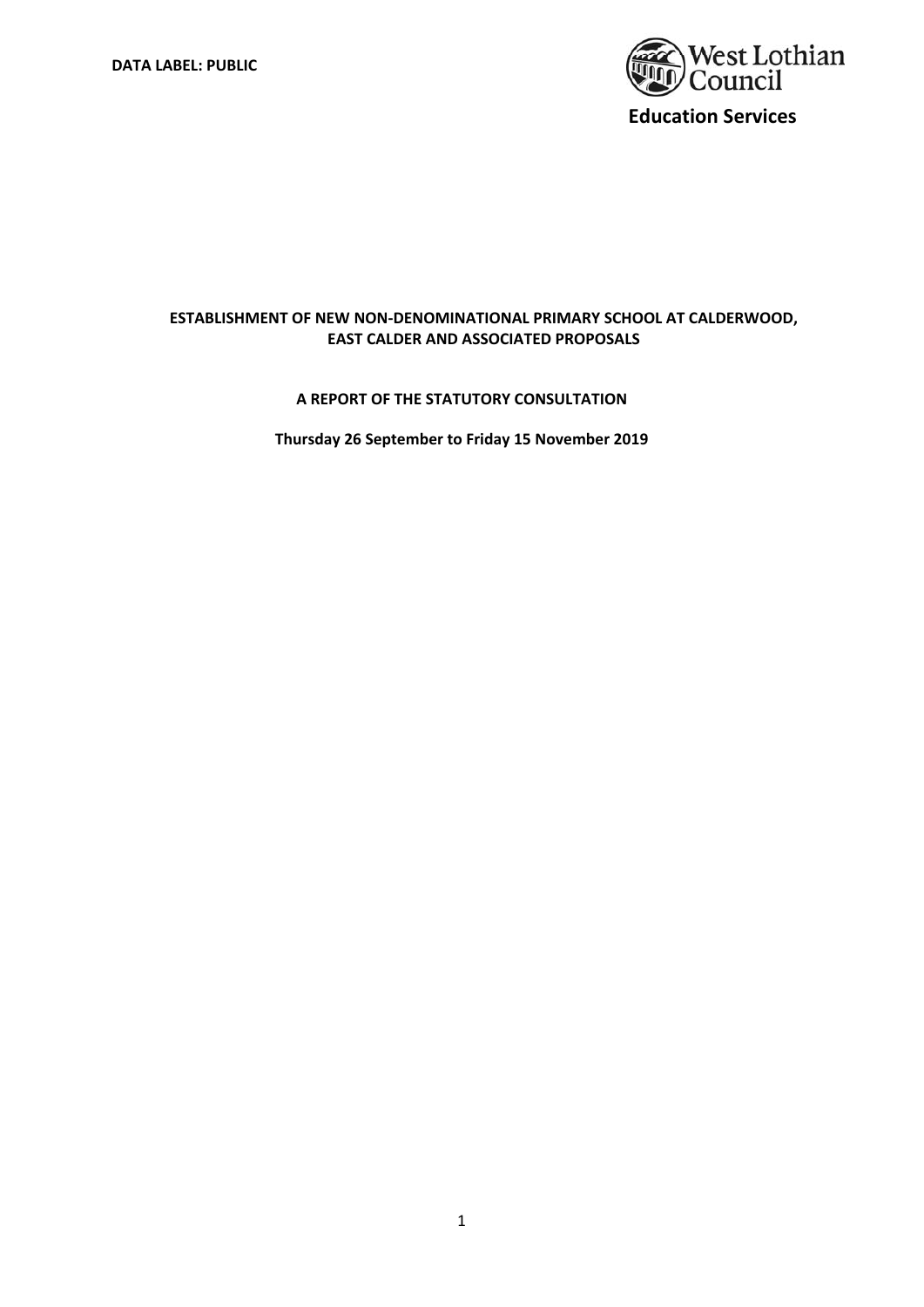**DATA LABEL: PUBLIC** 



# **Education Services**

## **CONTENTS**

| 1.                | <b>INTRODUCTION</b>                                     | Page                           |
|-------------------|---------------------------------------------------------|--------------------------------|
|                   | 1.1 Purpose of Report                                   | 3                              |
|                   | 1.2 Summary of Proposal<br>1.3 Background               | $\mathsf{3}$<br>$\overline{3}$ |
|                   | 1.4 Timelines                                           | 4                              |
|                   | 1.5 Consultees                                          | 5                              |
|                   | 1.6 Consultation Process                                | 6                              |
| 2.                | <b>CONSULTEE RESPONSES TO PROPOSAL</b>                  |                                |
|                   | 2.1 Responses Received                                  | 7                              |
|                   | 2.1.2 Email Responses                                   | $\overline{7}$                 |
| 3.                | <b>NOTE OF PUBLIC MEETING</b>                           |                                |
|                   | 3.1 East Calder Primary School Thursday 24 October 2019 | 10                             |
| 4.                | <b>ANALYSIS OF CONSULATION RESPONSES</b>                | 15                             |
| 5.                | <b>REPORT BY EDUCATION SCOTLAND</b>                     | 15                             |
| <b>Appendix A</b> | Letter to Consultees                                    | 16                             |
|                   |                                                         |                                |
| <b>Appendix B</b> | <b>Consultation Document</b>                            |                                |
| <b>Appendix C</b> | <b>Education Scotland Report</b>                        |                                |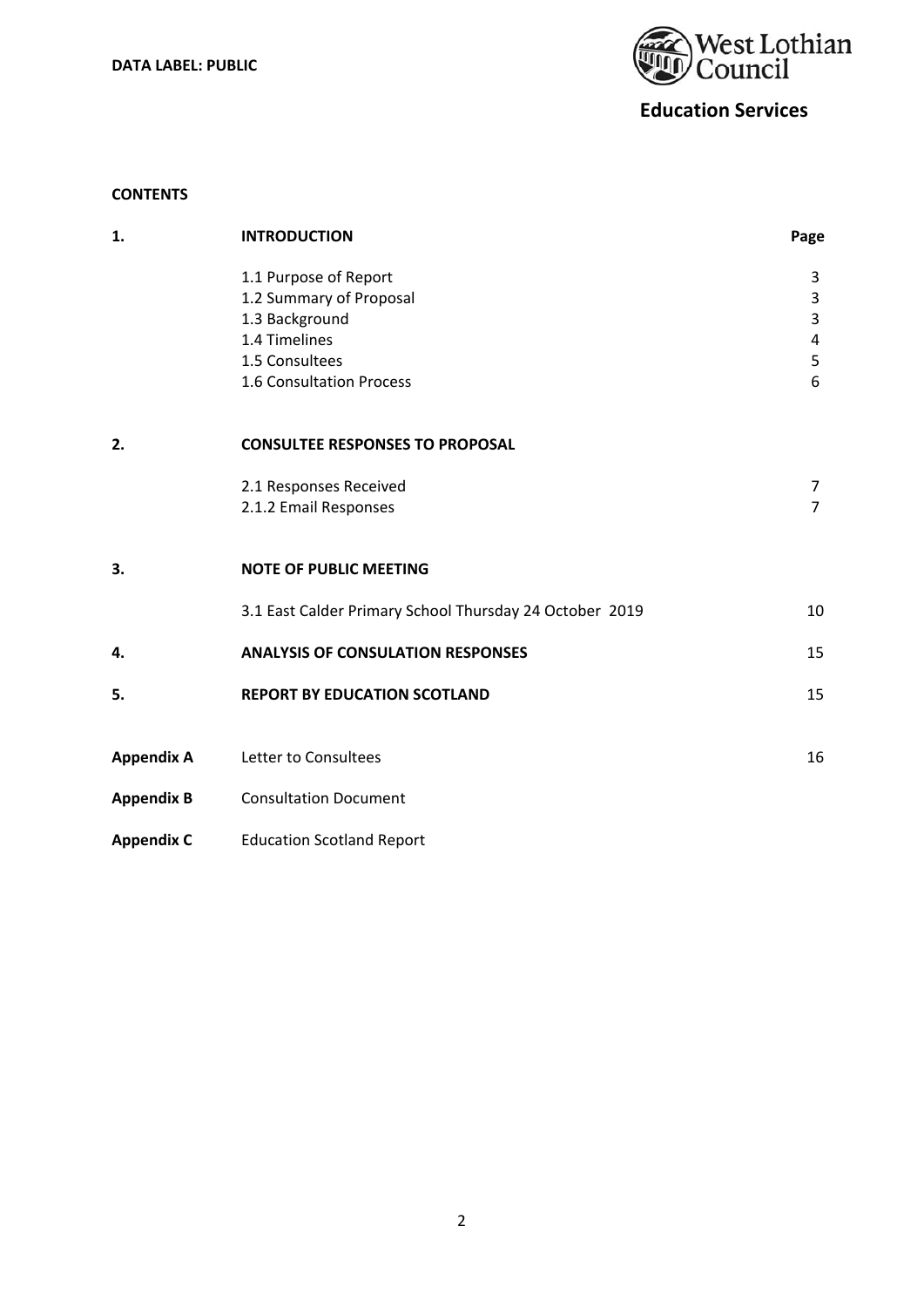

#### **1. INTRODUCTION**

#### **1.1 PURPOSE OF THE REPORT**

The purpose of this report is to give information on**:** 

- West Lothian Council's proposal to establish a new non‐denominational primary school at Calderwood, East Calder and associated proposals to:
	- o Review admission arrangements in order to establish the catchment area for the new school
	- o Review admission arrangements arising from alterations to the non‐denominational primary school catchment area at East Calder Primary School
	- Review transfer arrangements from primary school to secondary school
- the Consultation Process
- Consultee Responses
- Notes of Public Meeting

#### **1.2 SUMMARY OF PROPOSAL**

West Lothian Council, Education Services propose to establish a new non‐denominational primary school at Calderwood, East Calder.

In association, it is further proposed to review admission arrangements and establish a catchment area for the new school, review admission arrangements arising from proposed alterations to the current non‐denominational catchment area at East Calder primary School. And finally, review transfer arrangements from primary school to secondary school.

#### **1.3 BACKGROUND**

Offering due regard to the West Lothian Council Local Development Plan (LDP), review of the school estate in West Lothian and with cognisance of current school catchment areas and capacities the requirement for a new non‐denominational primary school in the Calderwood area of East Calder is a key priority.

A site for a proposed new primary school at Calderwood was identified in the 2009 West Lothian LDP. The site allows for children from the entire Calderwood housing development and those children from a smaller number of dwellings in the vicinity to be educated at a new non‐ denominational primary school in the development area.

The proposed creation of a new education establishment and review of school catchment area is required to ensure future housing provisions in East Calder have appropriately associated catchment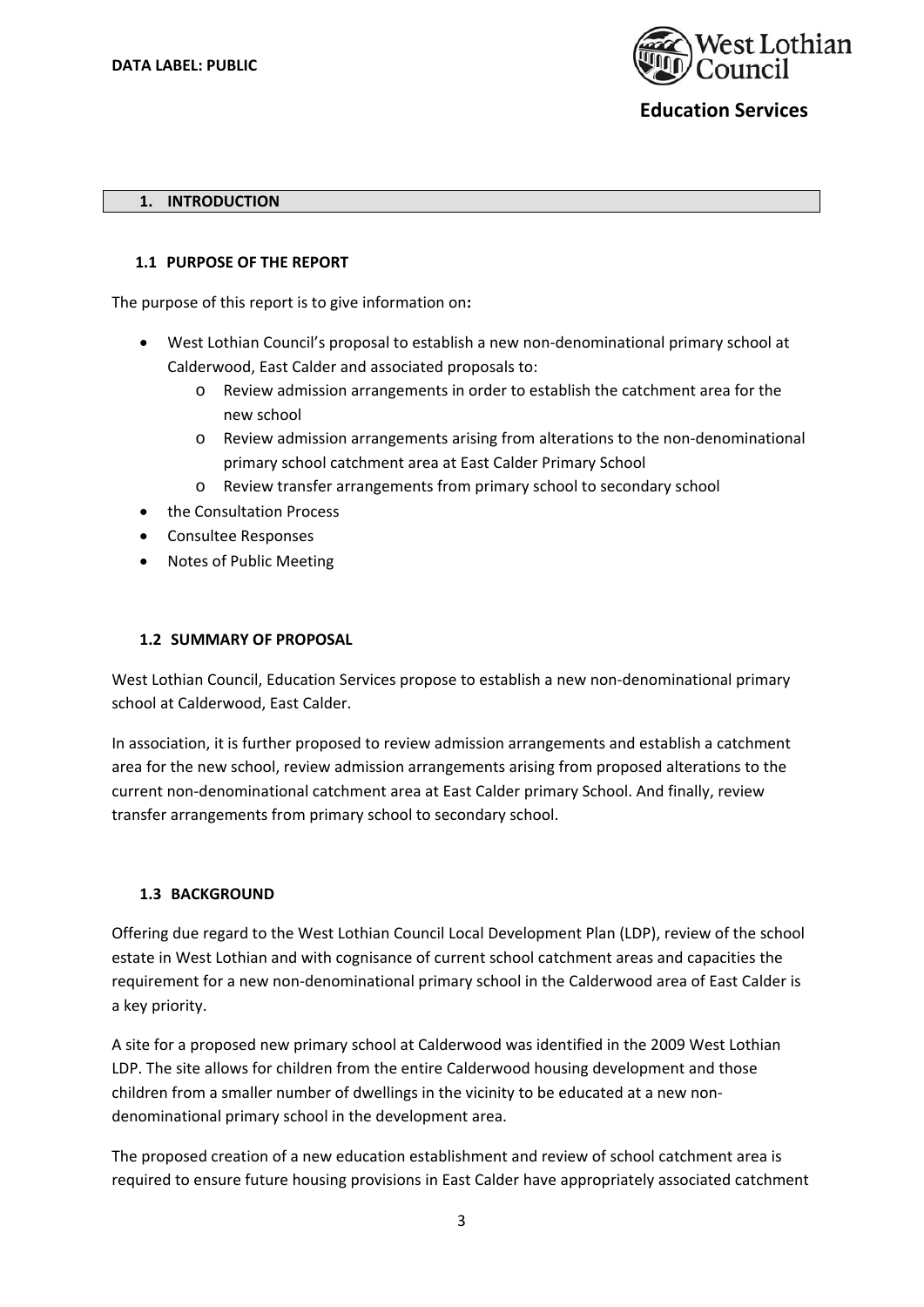

non‐denominational primary schools and also ensure West Lothian Council meet statutory educational responsibilities.

## **1.4 TIMELINE**

The following timeline was established and incorporates the organisation of a public meeting, Education Scotland involvement, the preparation and publication of the report on the outcomes of the consultation and subsequent submission to West Lothian Council Education Executive for its decision in January 2020.

| <b>Date</b>       | Event                                  | <b>Description</b>                    |
|-------------------|----------------------------------------|---------------------------------------|
| April 2019        | <b>Education Executive Meeting</b>     | Meeting to discuss proposal           |
|                   |                                        | and agree continuation to pre         |
|                   |                                        | consultation phase                    |
| May 2019          | Pre Consultation                       | Gather and share information          |
|                   |                                        | in advance of statutory               |
|                   |                                        | consultation                          |
| September 2019    | <b>Education Executive Meeting</b>     | Meeting to review proposal            |
|                   |                                        | and Consultations Document            |
|                   |                                        | and agree commencement of             |
|                   |                                        | Statutory Consultation phase.         |
| 26 September 2019 | <b>Start of Statutory Consultation</b> | Beginning of formal public            |
|                   |                                        | consultation (min 6 continuous        |
|                   |                                        | weeks consultation period             |
|                   |                                        | including min of 30 school            |
|                   |                                        | days)                                 |
| October 2019      | <b>Public Meetings</b>                 | <b>Public Meetings to discuss</b>     |
|                   |                                        | proposal                              |
| 15 November 2019  | <b>End of Consultation</b>             | <b>End of Public Consultation</b>     |
| November 2019     | Submit report to Education             | <b>West Lothian Council Education</b> |
|                   | Scotland                               | Services relays report on             |
|                   |                                        | proposal and consultation             |
|                   |                                        | findings to Education Scotland        |
| Mid December 2019 | Offer Education Scotland at            | Upon receipt of response from         |
|                   | least 5 days notice prior to           | <b>Education Scotland and on</b>      |
|                   | publishing final report                | consideration of previous             |
|                   |                                        | consultation period                   |
|                   |                                        | representations, Authority will       |
|                   |                                        | prepare and publish final             |
|                   |                                        | consultation report                   |
| 20 December 2019  | Publication of final consultation      | A minimum of three weeks              |
|                   | report                                 | after publication of                  |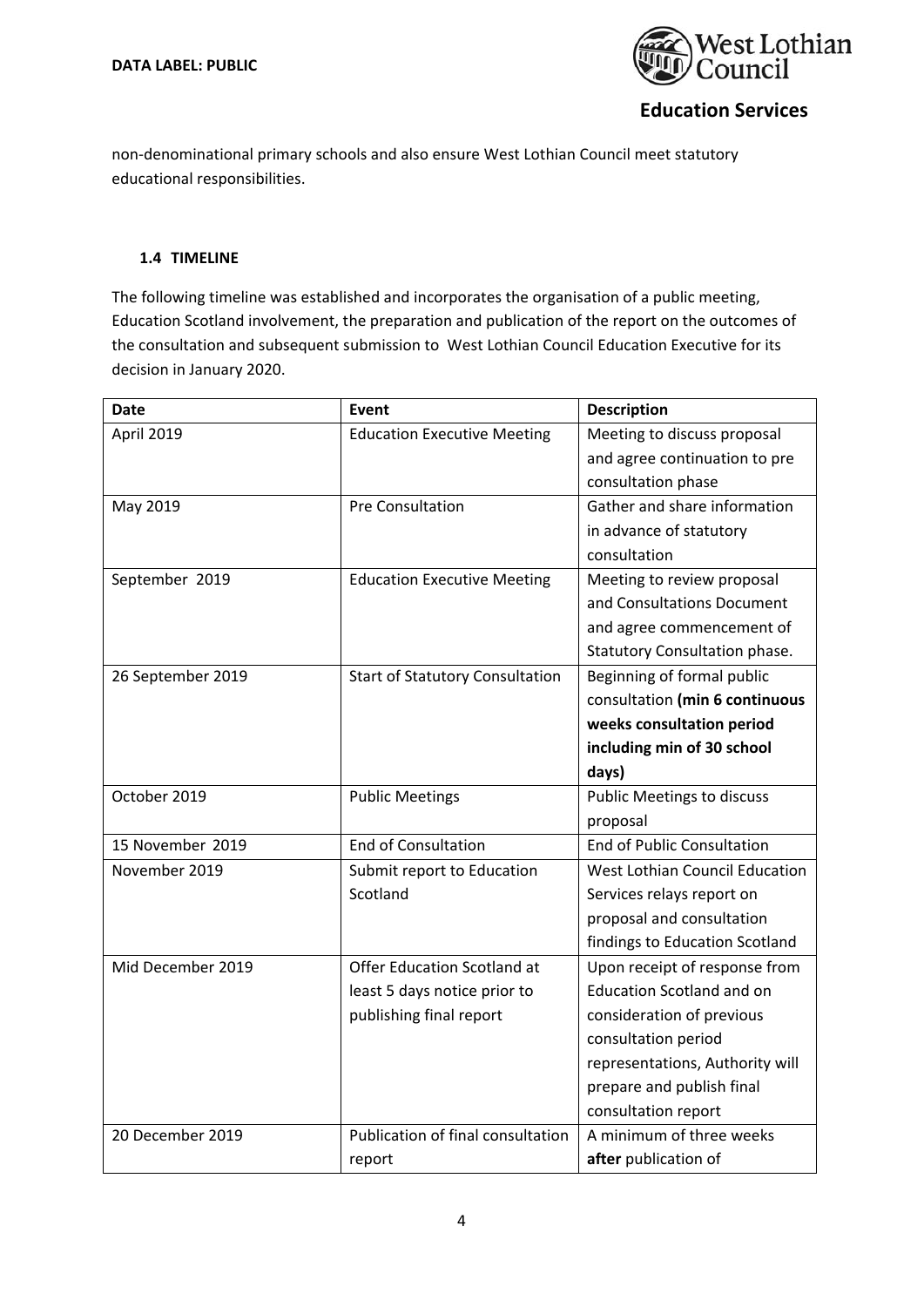

|                 |                                    | consultation report Authority |
|-----------------|------------------------------------|-------------------------------|
|                 |                                    | will make final decision      |
| 21 January 2020 | <b>Education Executive Meeting</b> | Decision made                 |

## **1.5 CONSULTEES**

In terms of the Schools (Consultation) (Scotland) Act 2010, any proposal to make amendments to the school estate in this case, establishment of a new education establishment, requires a formal consultation.

The Schools (Consultation) (Scotland) Act 2010, as amended by the Children and Young People (Scotland) Act 2014, sets out the statutory consultation requirements.

The statutory consultees for a proposal to relocate an education establishment are prescribed as follows:

- the Parent Council or Combined Parent Council of any affected school
- the parents of the pupils at any affected school
- the parents of any children expected by the education authority to attend any affected school within two years of the date of publication of the proposal paper
- the pupils at any affected school (in so far as the education authority considers them to be of a suitable age and maturity)
- the staff (teaching and other) at any affected school
- any trade union which appears to the education authority to be representative of the persons mentioned in bullet point above
- the community council (if any)
- the Community Planning Partnership (within the meaning of section 4(5) of the Community Empowerment (Scotland) Act 2015 for the area of the local authority in which affected school is situated.
- any other community planning partnerships considered relevant by the Authority.
- any other education authority that the education authority considers relevant
- any other users of any affected school that the education authority considers relevant
- $\bullet$  in relation to any relevant proposal which affects a denominational school, the Church, Denominational Body or Scottish Hierarchy of the Roman Catholic Church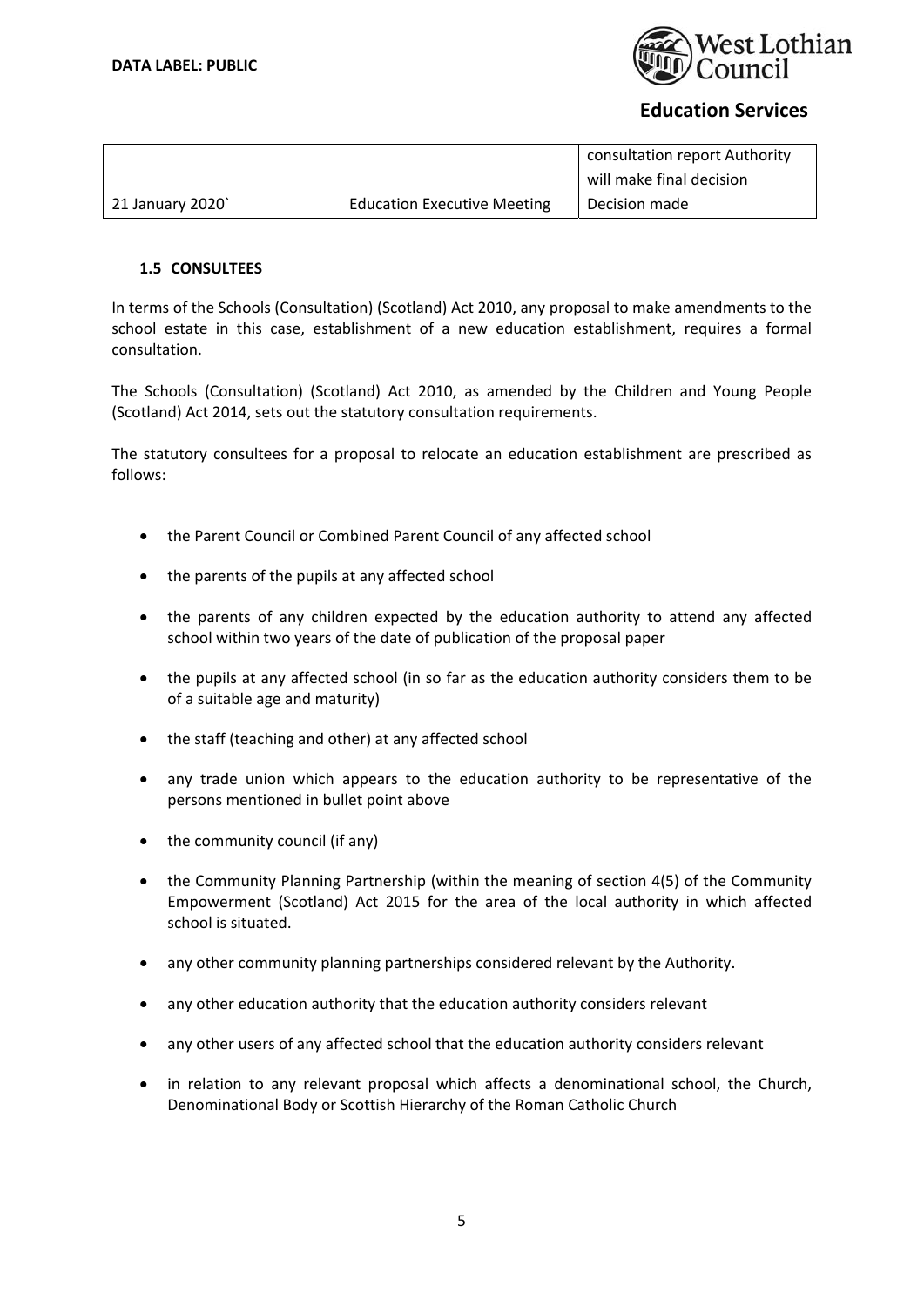

#### **1.6 CONSULTATION PROCESS**

The consultation period incorporated a period of 30 school days (excluding any school holiday) from Thursday 26 September 2019 until Fri 15 November 2019. This timescale adheres to the statutory consultation period for such circumstances which is a minimum of 6 consecutive weeks and include at least 30 school days.

To communicate, the Education Service proposal information was delivered through the undernoted media avenues:

- West Lothian Council Website https://www.westlothian.gov.uk/Calderwood‐Primary‐ School‐Consultation
- West Lothian Council digital media products
- Local Press
- Available in hard copy via central locations within West Lothian
- Hard copy available for postal distribution on request

In order to ensure all parties had the same opportunity to access the consultation information, facilities were put in place to communicate the proposal in a manner best suited to the needs of the individual. To this regard, the Consultation Document was made available through the following means as and when requested:

- **•** Translation Services
- Provision for deaf and hearing impaired, blind and visually impaired

A copy of the Consultation Document is attached as Appendix B.

A public meeting was conducted at East Calder Primary School on Thursday 26 October 2019.Comprehensive minutes of the public meetings are detailed in Section 3 of this report.

During the consultation period views on the proposal were welcomed in writing to the address given below:

Melanie Laurie, Education Services, Civic Centre, Howden Road South, EH54 6FF

Responses by e-mail were directed to Education.Consultation@westlothian.gov.uk

All interested parties were invited to submit their comments by close of business Friday 15 November 2019.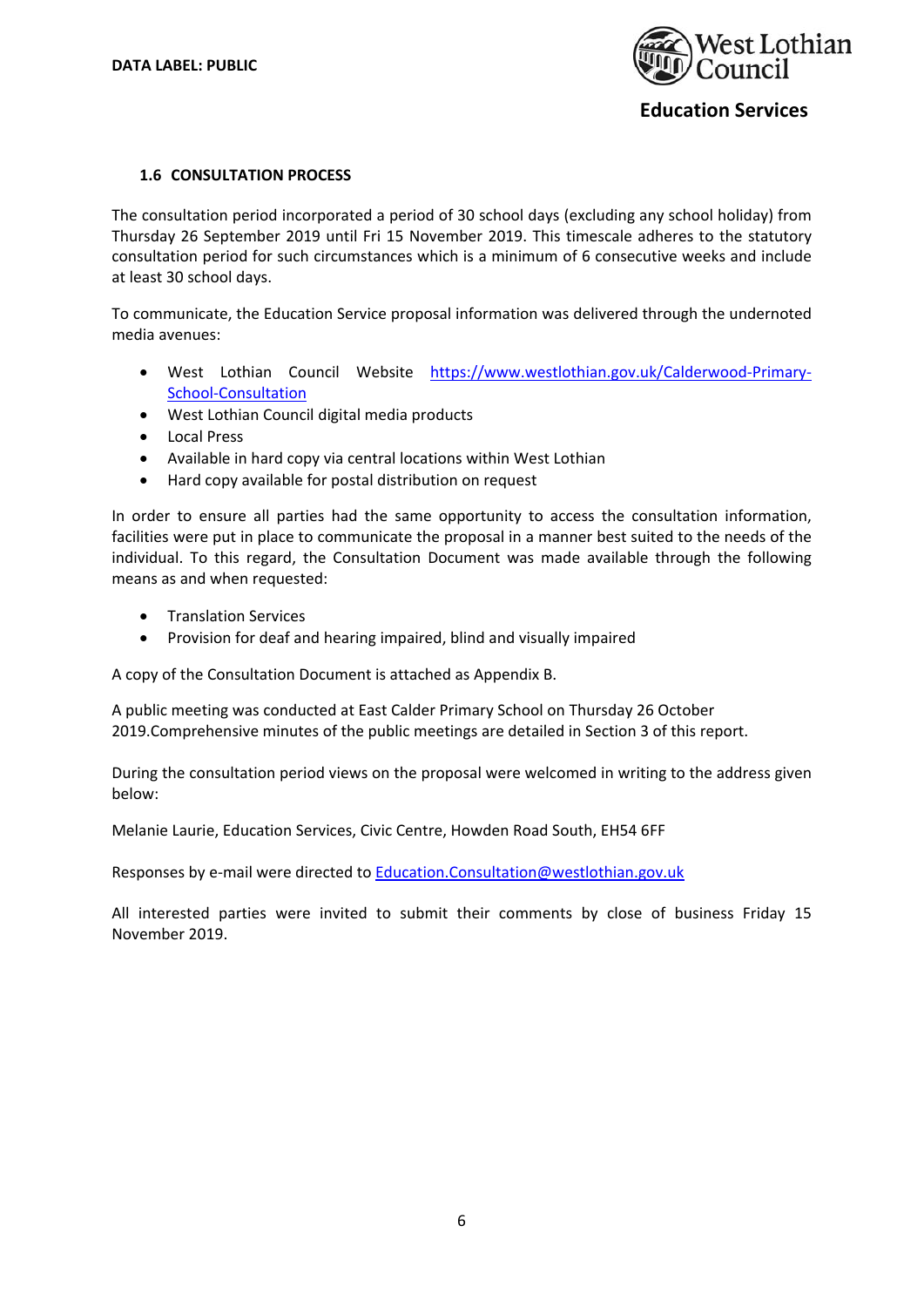

## **2. CONSULTEE RESPONSES TO PROPOSAL**

West Lothian Council Education Services noted comments made through a variety of means however only those official representations submitted in the terms of the **Consultation Document SECTION 5: Consultation Process and How To Have Your Say (Appendix B)** have been recorded for reporting purposes.

No hard copy written representations were received during the consultation period. All responses from consultees were received either in electronic format (email) or by oral representation at the statutory public meetings.

#### **2.1 RESPONSES RECEIVED**

#### **2.1.1 Email Responses:**

There was 1 individual electronic response received.

As part of the consultation process and in order to ensure a rigorous and thorough examination of the responses received, Council officers read every response. Officers ensured that the views and opinions of respondents were given due consideration and that acknowledgments were offered to each of the consultee submissions received.

For the purpose of this report respondent comments are anonymised where appropriate.

| <b>Respondent Group</b> | <b>Comment</b>                                                                                                                                                                                                                                                                                                                                                                                                                                                                                                                                                                                                                                                                                                                                         |
|-------------------------|--------------------------------------------------------------------------------------------------------------------------------------------------------------------------------------------------------------------------------------------------------------------------------------------------------------------------------------------------------------------------------------------------------------------------------------------------------------------------------------------------------------------------------------------------------------------------------------------------------------------------------------------------------------------------------------------------------------------------------------------------------|
| Parent                  | We would like to provide the following comments under each heading<br>based on being residents of Calderwood and parents of young children (6<br>and 10) who attend the local Catholic Primary School.                                                                                                                                                                                                                                                                                                                                                                                                                                                                                                                                                 |
|                         | Establish a new non-denominational primary school within Calderwood<br>We strongly support the plans to develop this School in the area for<br>2021/22. We believe it will help the wider community of East Calder and<br>alleviate some of the pupil-space-pressure on East Calder Primary. We also<br>would have liked to have seen some consideration of the impact which this<br>will also have on St Pauls Primary with many parents living in Calderwood<br>of non/or different faith sending their children to St Pauls. I think it would<br>have added greater contect to the forecasting of pupil numbers for<br>example, as well as providing a greater sense of belonging to those of us<br>with children being educated in the local area. |
|                         | We would suggest that, as part of the development of the School, that a<br>mix of indoor and outdoor facilities are provided which are open to the<br>local community. For example, a Mixed Use Games Area (MUGA) which<br>has all-weather capabilities for basketball, football etc. This will help with                                                                                                                                                                                                                                                                                                                                                                                                                                              |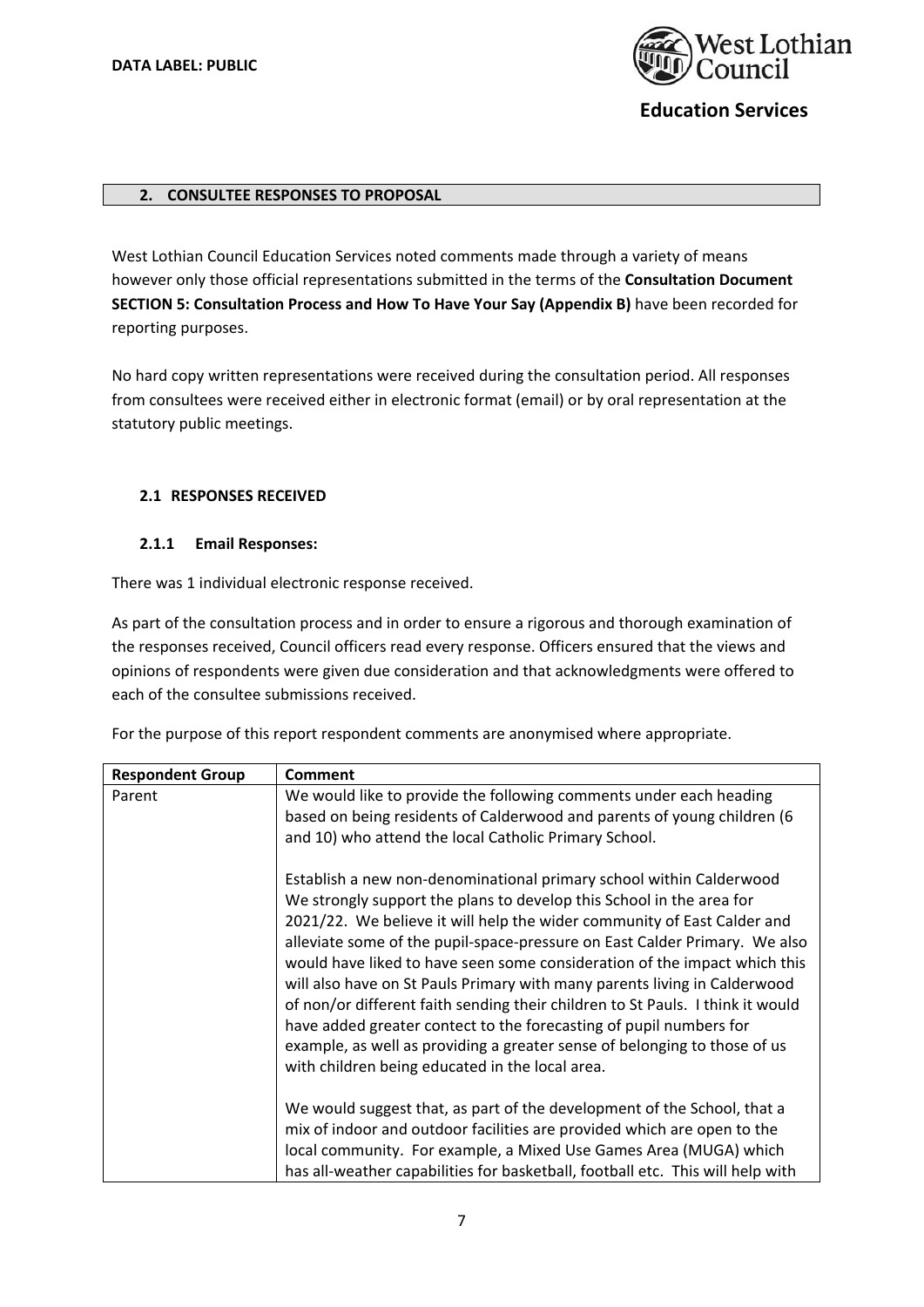

| the wider development of the amenities of Calderwood for children<br>growing up there. In terms of internal facilities, this could be in terms of<br>indoor gymnasium being able to have table tennis/badminton/fitness<br>classes open in the evening. Playing fields should also be prioritised, with<br>good drainage (a problem in Calderwood), to help children stay active and<br>within the locale.                                                                                                                                                                                         |
|----------------------------------------------------------------------------------------------------------------------------------------------------------------------------------------------------------------------------------------------------------------------------------------------------------------------------------------------------------------------------------------------------------------------------------------------------------------------------------------------------------------------------------------------------------------------------------------------------|
| We also support the inclusive approach to breakfast and after school clubs.<br>The provision at St Pauls (breakfast club) is very welcome and, again, would<br>have benefitted your consultation if this was cited along with East Calder<br>Primary School.                                                                                                                                                                                                                                                                                                                                       |
| Review admission arrangements in order to establish Catchment area for                                                                                                                                                                                                                                                                                                                                                                                                                                                                                                                             |
| the new School<br>These look fine to me and as long as the building, as outlined, is built which<br>allows for growth and potential extension to accommodate the significant<br>number of families moving into the area, then I think they should be<br>supported.                                                                                                                                                                                                                                                                                                                                 |
| Review admission arrangements arising from alterations to East Calder<br>Primary                                                                                                                                                                                                                                                                                                                                                                                                                                                                                                                   |
| We do not have a view on this.                                                                                                                                                                                                                                                                                                                                                                                                                                                                                                                                                                     |
| Review transition arrangements from Primary to Secondary School<br>We strongly welcome the decision to move catchment area to West Calder.<br>What we would welcome further consideration by the Council on, is the<br>proposed development of a High School within East Calder to serve<br>communities of:<br>East Calder (including Calderwood)<br>٠<br>Mid Calder<br>$\bullet$<br>Kirknewton                                                                                                                                                                                                    |
| We understand, that there was plans for a High School to be considered in<br>the future which are in our Title Deeds documentation. We think West<br>Lothian Council should outline their plans to commit to this by 2024. The<br>reason for this, is the development of up to 3,000 homes in Calderwood<br>alone coupled with the wider communities mentioned above, places an<br>obligation on the Council to look for an appropriate local High School. This<br>will also benefit the new West Calder High School, which is fantastic, not<br>creak at the seams due to the high pupil numbers. |
| We appreciate that this is perhaps out with the scope of this consultation.<br>However, they are related in the minds of parents living in the area and<br>would further make West Lothian an attractive place to raise happy,<br>healthy children in.                                                                                                                                                                                                                                                                                                                                             |
| Many thanks and good luck with the development.                                                                                                                                                                                                                                                                                                                                                                                                                                                                                                                                                    |
|                                                                                                                                                                                                                                                                                                                                                                                                                                                                                                                                                                                                    |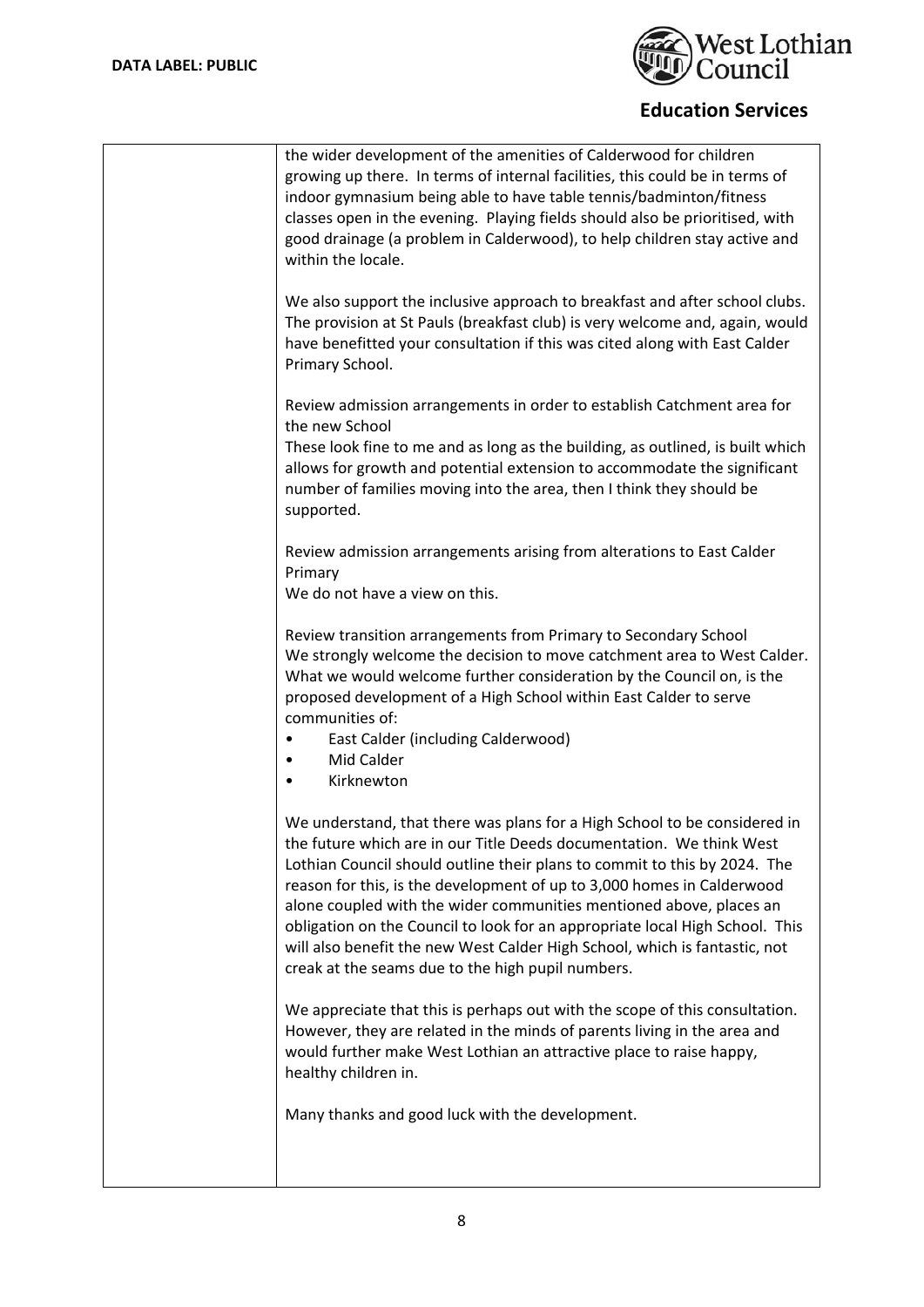

| Response                                                                                                                                                                                                                             |
|--------------------------------------------------------------------------------------------------------------------------------------------------------------------------------------------------------------------------------------|
| Planning takes account of placing requests made by parents for<br>denominational education, and the impact on future parental choice that a<br>new school may have.                                                                  |
| Plans are in place for community use of facilities including the Mixed Use<br>Games Area and also a football pitch. West Lothian Council has<br>arrangements for community use of school premises under its letting<br>arrangements. |
| A new secondary school is identified as a future provison within the Local<br>Development Plan, but is not within the Council's 10 year capital<br>programme.                                                                        |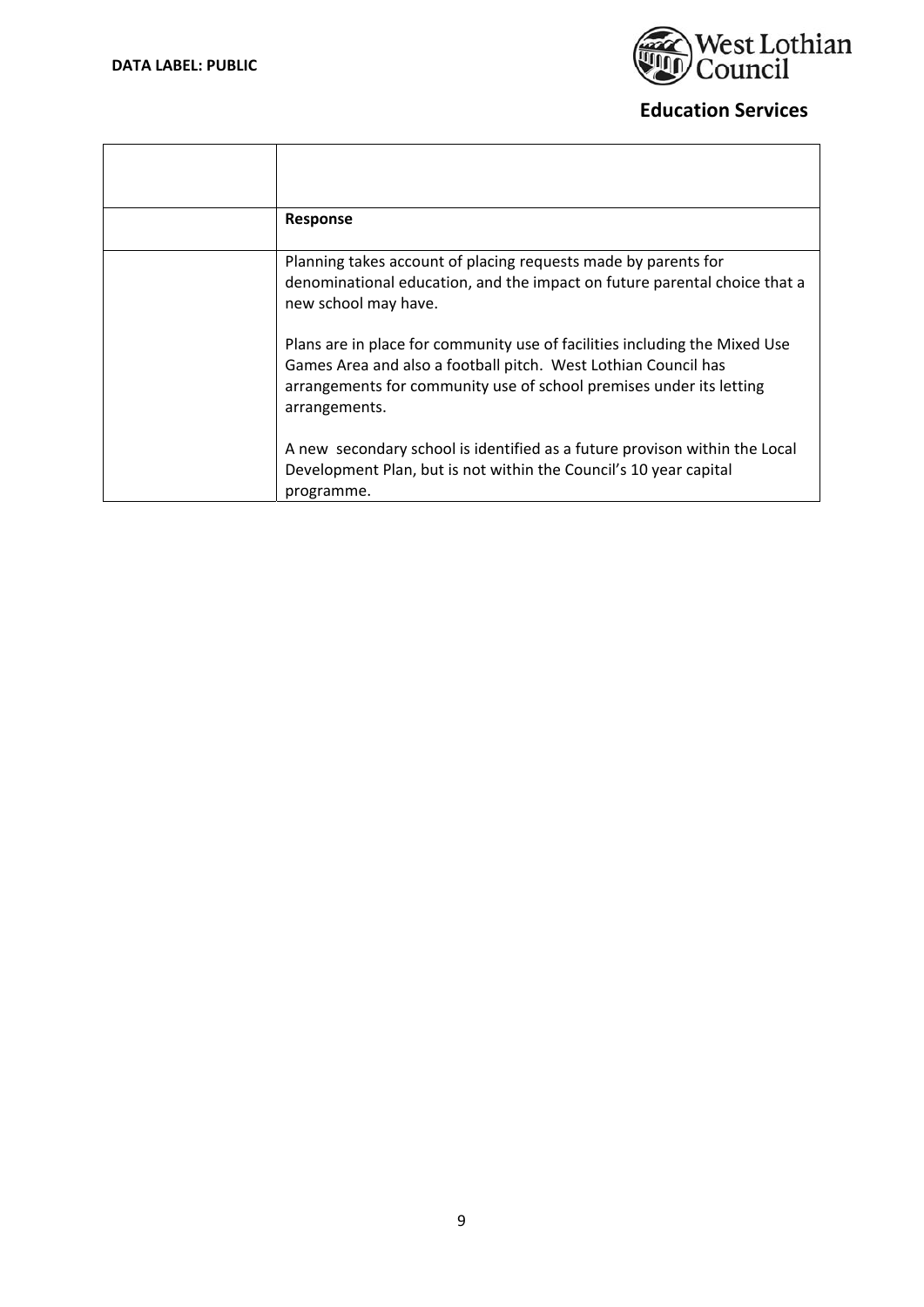

#### **3. NOTES OF PUBLIC MEETING**

## **3.1 East Calder Primary School Thursday 24 October 2019**

#### **WEST LOTHIAN COUNCIL**

## **PROPOSAL TO CREATE NEW NON‐DENOMINATIONAL PRIMARY SCHOOL AT CALDERWOOD, EAST CALDER AND ASSOCIATED PROPOSALS**

## **MINUTES OF STATUTORY CONSULTATION MEETING THURSDAY 24 OCTOBR 2019, 6.30pm**

#### **Present:**

#### **Panel Members:**

Cllr David Dodds, Executive Councillor for Education Catherine Campbell, Senior Education Development Officer Melanie Laurie, Education Project Officer

#### **Representation from:**

Head Teacher, East Calder Primary School

**Attendees:** 23 people attended the statutory consultation meeting, comprising 20 parents/grandparents, 2 Councillors and the Chair of the East Calder /Calderwood Community Council.

#### **Introductions and Overview**

#### **Aims of Statutory Consultation Exercise:**

- Formal consultation required in accordance with Schools (Consultation)(Scotland) Act 2010
- Information sharing opportunity details the specifics and the reasoning behind the proposal
- Opportunity to capture the views of consultees
- Invaluable research approach

#### **Summary of Proposal:**

- Establish a new non‐denominational primary school within the Calderwood area in East Calder
- Review admission arrangements in order to establish the catchment area for the new school
- Review admission arrangements arising from alterations to the non‐denominational primary school catchment area at East Calder Primary School
- Review transition from primary school to secondary school

#### **Rationale:**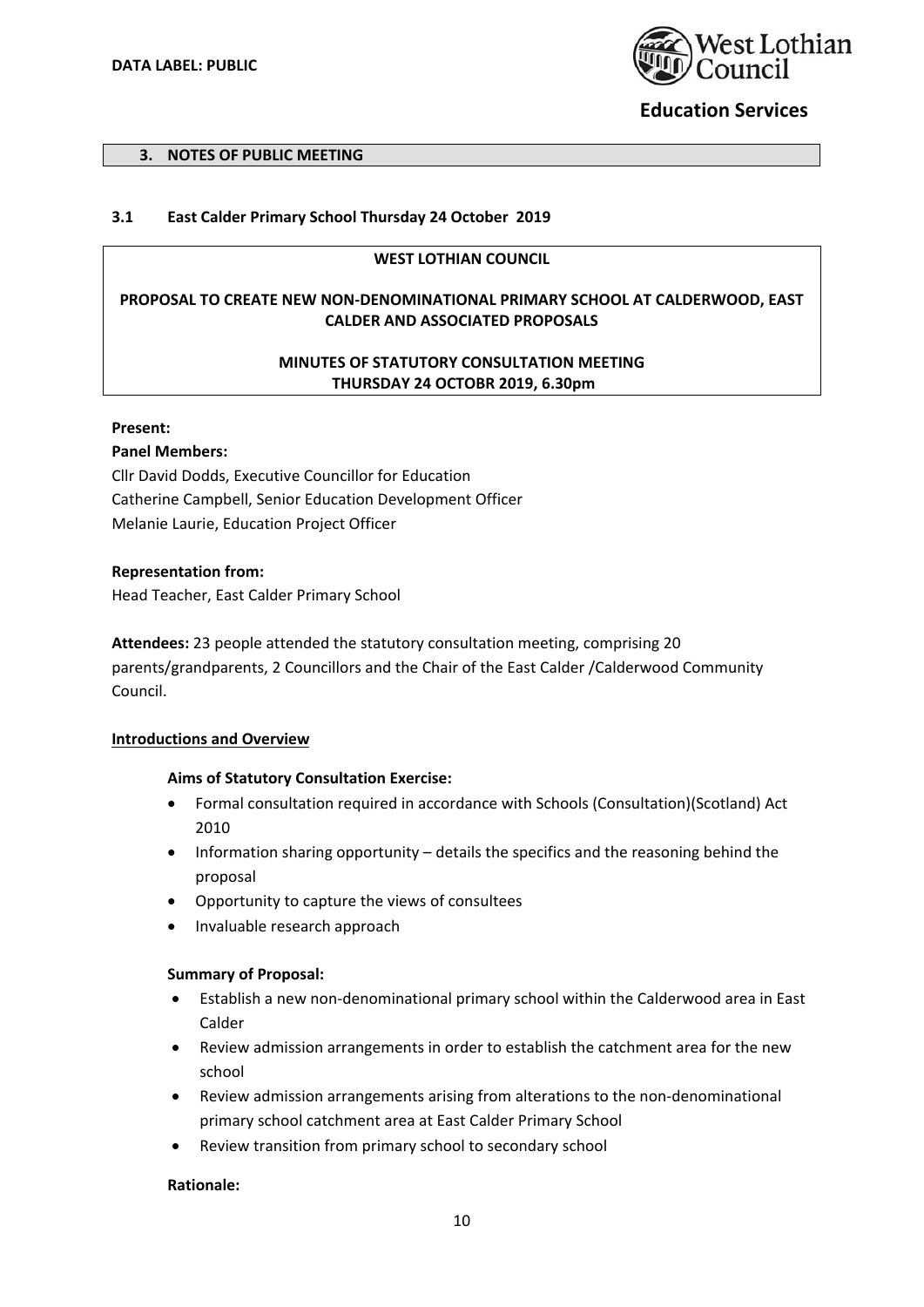

- West Lothian Council ongoing commitment to provide quality and long term sustainable education establishments
- Obligation to meet demands of housing developments in the area
- Ensure new housing developments have specified catchment schools aligned
- Review of current and projected pupil roll indicators for East Calder Primary School and the implications arising from new housing developments

## **Group Discussion**

Cllr David Dodds opened the floor for discussion:

 $\triangleright$  Catherine Campbell, Senior Education Development Officer commenced by offering an overview of the previously conducted Pre‐Consultation engagement sessions. It was explained that at that time, Council officers initially proposed delivery of a new non‐ denominational primary school at Calderwood with a further proposal to associate the new primary school to the new non-denominational secondary school in Winchburgh. Feedback attained during the Pre‐ Consultation process indicated that whilst consultees were in full support of delivery of a new primary school in the Calderwood area the proposed link to the new Winchburgh was not favoured. Acknowledging these comments, Council officers have reviewed this element of the proposal and moving forward, propose that Calderwood Primary School will remain in the existing secondary school catchment area and have primary to secondary school association with West Calder High School. It was further emphasised that there will be no amendments to the existing East Calder Primary/West Calder High School association. Response:

Meeting attendees warmly received this information.

 $\triangleright$  Clarification was sought as to whether there would be any amendment to the existing school catchment area for those dwellings in the Raw Holdings area. Response:

Officers detailed the proposed catchment area map and identified the Raw Holdings area that will remain in the existing East Calder Primary School catchment area. The Raw Cottages area which is a separate area, again highlighted for information, is located closer to the Calderwood development and will be included in the Calderwood Primary School catchment.

 $\triangleright$  Having been offered an overview of the Statutory Consultation timeline a question was asked whether this timeline was considered tight. It was asked whether any red tape could cause a delay in completion of the Consultation process and subsequent delivery of the school

Response:

It was advised by Council officers that they do not foresee any issues that would be detrimental to the completion of the Statutory Consultation process. All required steps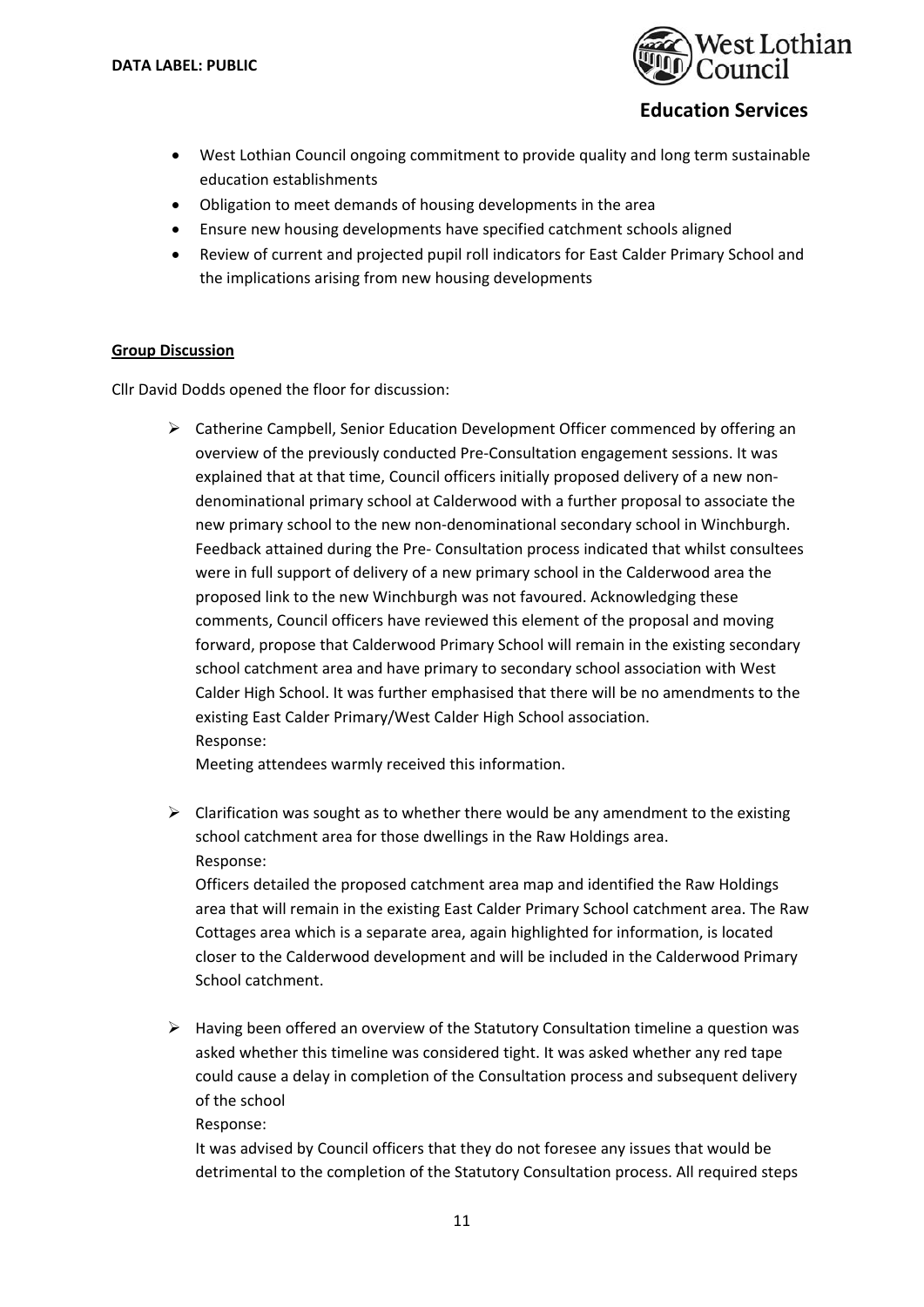

are on track for completion on the January 2020 deadline. In relation to the building timeline, it was further advised that groundworks have already been initiated and whilst there could be mitigating circumstances that could hinder construction and delivery of the new school specific contingency measures will be adopted accordingly.

- $\triangleright$  Officers were asked that when the school opens in 2021 as a 2 stream establishment will it be fully occupied.
	- Response:

Whilst the infrastructure of new school will offer capacity to accommodate 462 pupils it is not anticipated that pupil numbers will be at this level in the first instance.

 $\triangleright$  Explanation was sought on what will happen to those children currently attending East Calder Primary however live in the Calderwood area and the impact this will have on younger siblings.

Response:

Officers reassured attendees that no pupil will be asked to move school as a result of the proposals being put forward. Younger siblings of those pupils currently attending East Calder Primary School and living within the proposed new Calderwood Primary School catchment area will retain catchment status of the older sibling and will be permitted to attend East Calder Primary School if parents wish siblings to attend the same school. This catchment status would remain until the sibling link is broken i.e. should the elder sibling leave primary school education prior to commencement of the younger sibling at primary school.

 $\triangleright$  It was asked when parents are required to make the decision on whether to move their child from East Calder Primary School to Calderwood Response:

Attendees were advised that the Head Teacher and Management Team for the new school will be appointed well in advance of opening. Both the Calderwood and East Calder Primary School Head Teachers will work collaboratively to ensure that the whole community have full involvement in each step of the delivery of Calderwood Primary School allowing a full awareness of the new provision and allow an informed decision as to whether a move from East Calder Primary to Calderwood is preferred.

 $\triangleright$  Officers were asked to explain the rationale behind the initial proposal to associate Calderwood Primary with the new Winchburgh secondary school Response:

As the Calderwood and Winchburgh secondary projects are running in alignment there was an initial view that a Calderwood/Winchburgh association would be an appropriate proposal to take forward for Consultee consideration. After the Pre‐Consultation engagement sessions however it was realised by officers that this was not preferred by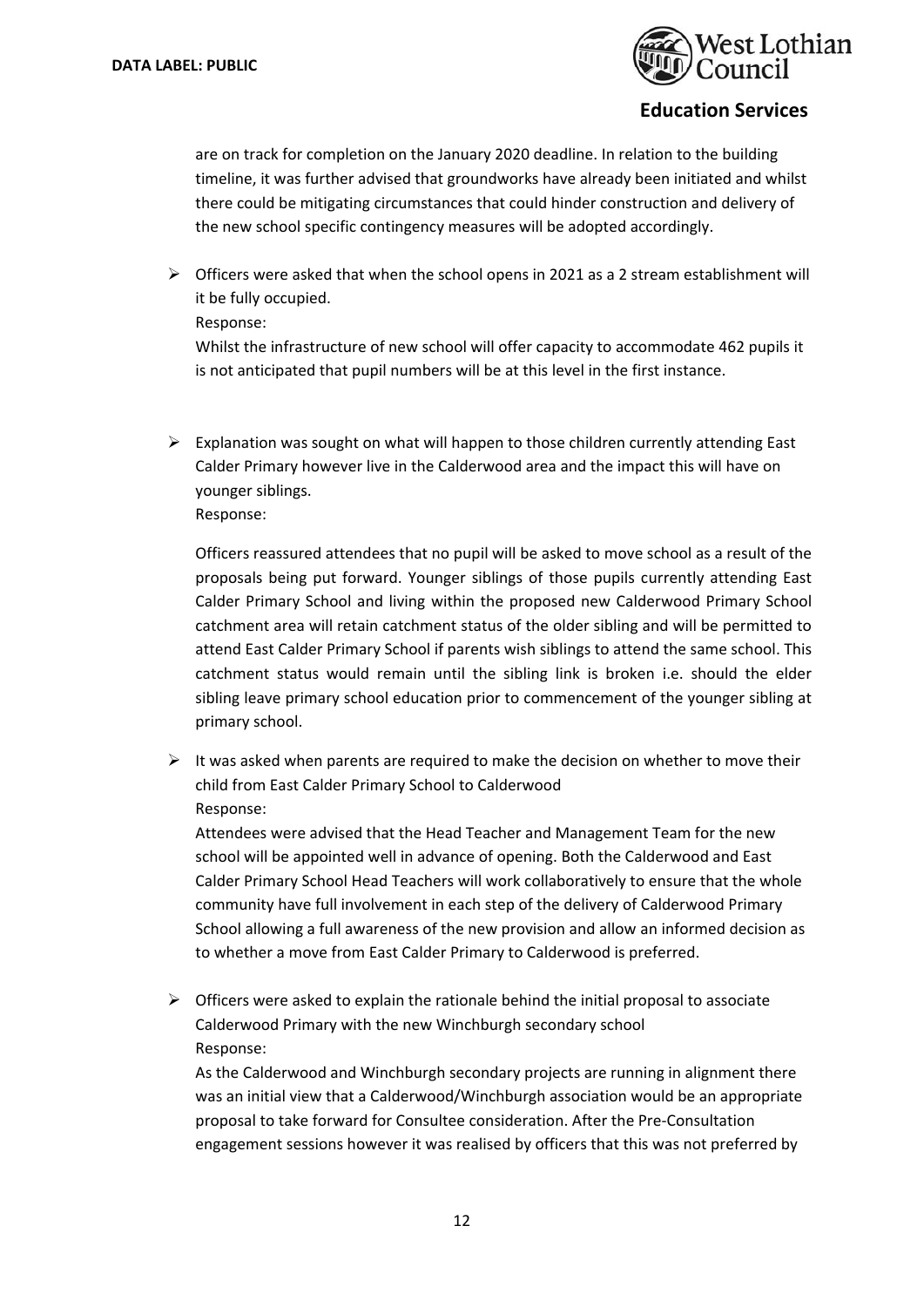

the community hence the reason to propose that the Calderwood area remain in the existing secondary school catchment area.

 $\triangleright$  It was asked whether West Calder High School could cope with the additional pupil numbers and when was it expected to reach capacity. Response:

Officers confirmed that review of current and predicted pupil roll indicators show that West Calder High School will have capacity to accommodate the additional pupil numbers generated from the Calderwood area.

 $\triangleright$  Meeting attendees sought an update on West Lothian Council's intention to provide a non‐denominational secondary school in East Calder. Response:

Officers explained that the current Capital Programme does not include provision of a new secondary school for the East Calder area. This programme will conclude in 2028.

 $\triangleright$  It was suggested that delivery of new residential properties in the Gavieside area would clearly show the requirement for a new secondary school in East Calder. Response:

Officers noted this comment and advised that whilst the introduction of new dwellings at Gavieside may have an impact on school capacities, specific in depth pupil roll calculations will be conducted and appropriate contingencies will be put in place if and where required. Delivery of a new secondary school is not considered an option for progression during this Capital Programme period.

 $\triangleright$  A question was raised in relation to the quality of teaching at the new school. Response:

The Head Teacher along with Management Team and Teaching Staff of the new school will work with West Lothian Council Education Officers to ensure that by adopting creative teaching and learning approaches, Calderwood Primary will be fully equipped to deliver the full breadth of Curriculum for Excellence. As is best practice throughout all education establishments, a key aim will be to promote opportunities for learners to achieve across all curricular areas, broadening scope for attainment and achievement.

 $\triangleright$  It was asked when teaching staff would be appointed Response:

It was advised that teaching fulfilment will be confirmed in advance of the opening of the school.

 $\triangleright$  What will happen if the school is not ready to open in 2021? Response: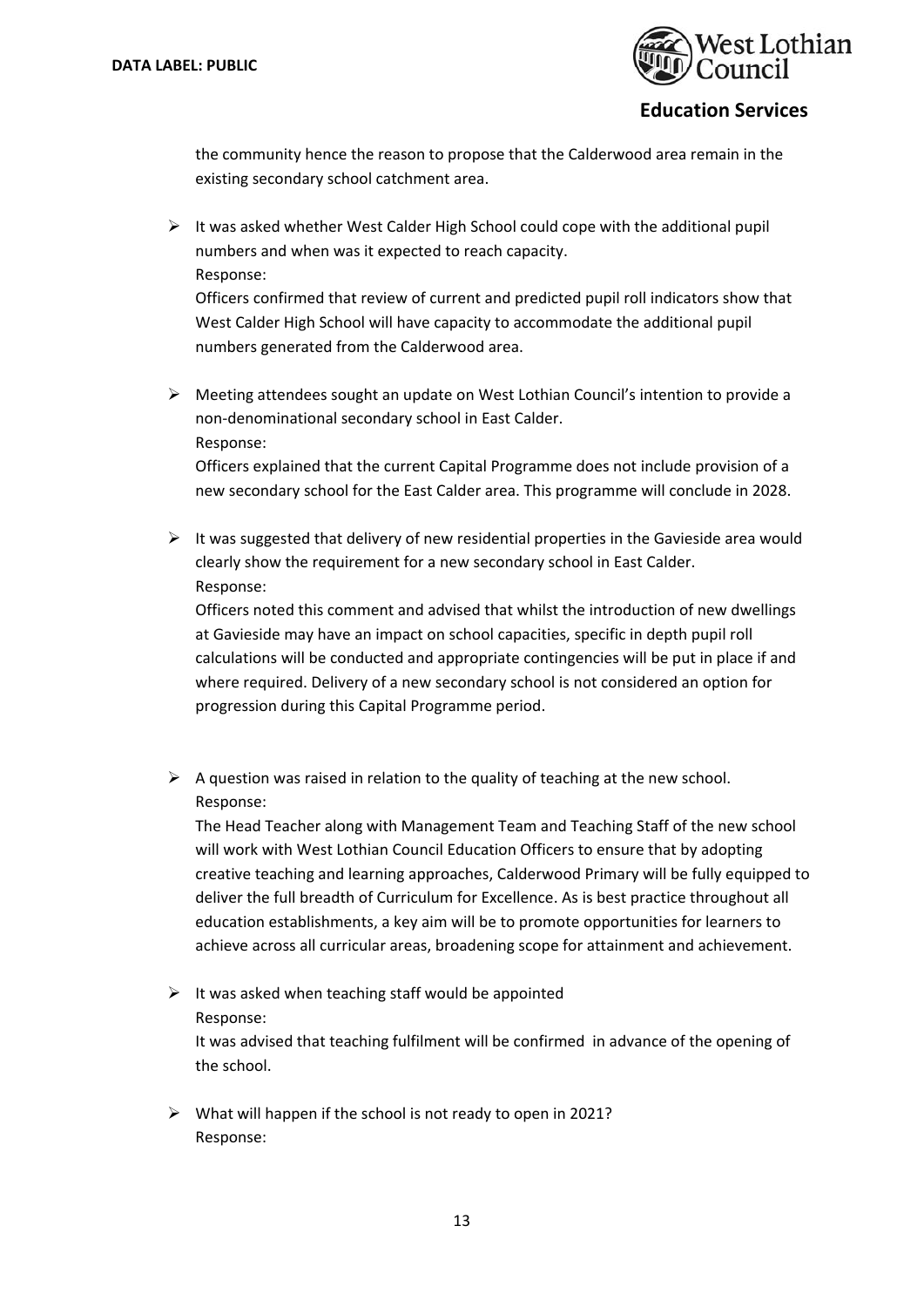

It is not envisaged that this will be the case. Council officers conduct regular review meetings to discuss the progress of the project and consider any possible risks to delivery. Should any unforeseen circumstances arise that may impact delivery these will be acted upon at the earliest opportunity with the relevant contingencies adopted.

 $\triangleright$  Will there be breakfast club and after school care provisions? Response:

Calderwood primary school will offer breakfast club facilities. There may be opportunity to offer pupils after school activities, these are more often delivered by teaching staff on a voluntary basis and will be ad hoc throughout the school year. In relation to a permanent after school care provision within Calderwood Primary this would be a consideration for the Head teacher and relevant outside care providers.

 $\triangleright$  Clarification was sought as to whether a child needs to currently be in attendance at East Calder Primary School Nursery to be able to move to the new Calderwood School. Will it go against you if your child attends St Paul's Nursery? Response:

All placements would be made in terms of the Council's Admission Policy. Attendance at a particular nursery does not guarantee placement in a particular primary. All nurseries are non‐denominational.

 Will the school will be opening as a full P1‐P7 school, and if so, will there be enough pupils?

Response:

Officers advised there are no intentions to open Calderwood Primary on a phased basis. It is anticipated that there will be sufficient uptake at the outset of opening P1‐P7 cohorts.

 $\triangleright$  Confirmation was requested to ensure that no children will be forced to move to Calderwood School.

Response:

Officers reiterated that there will be no impact to pupils currently in attendance at West Lothian schools. Under no circumstances will pupils be required to move from their existing primary school to the new school at Calderwood.

#### **Next Steps**

- Collate and review feedback received from Statutory Consultation discussions
- November 2019 West Lothian Council will submit report on findings of Statutory Consultation to Education Scotland for review
- December 2019 On receipt of response from Education Scotland, West Lothian Council will prepare and publish Final Consultation Paper
- January 2020 ‐ West Lothian Council Education Executive review Final Consultation Paper and make final decision on proposal.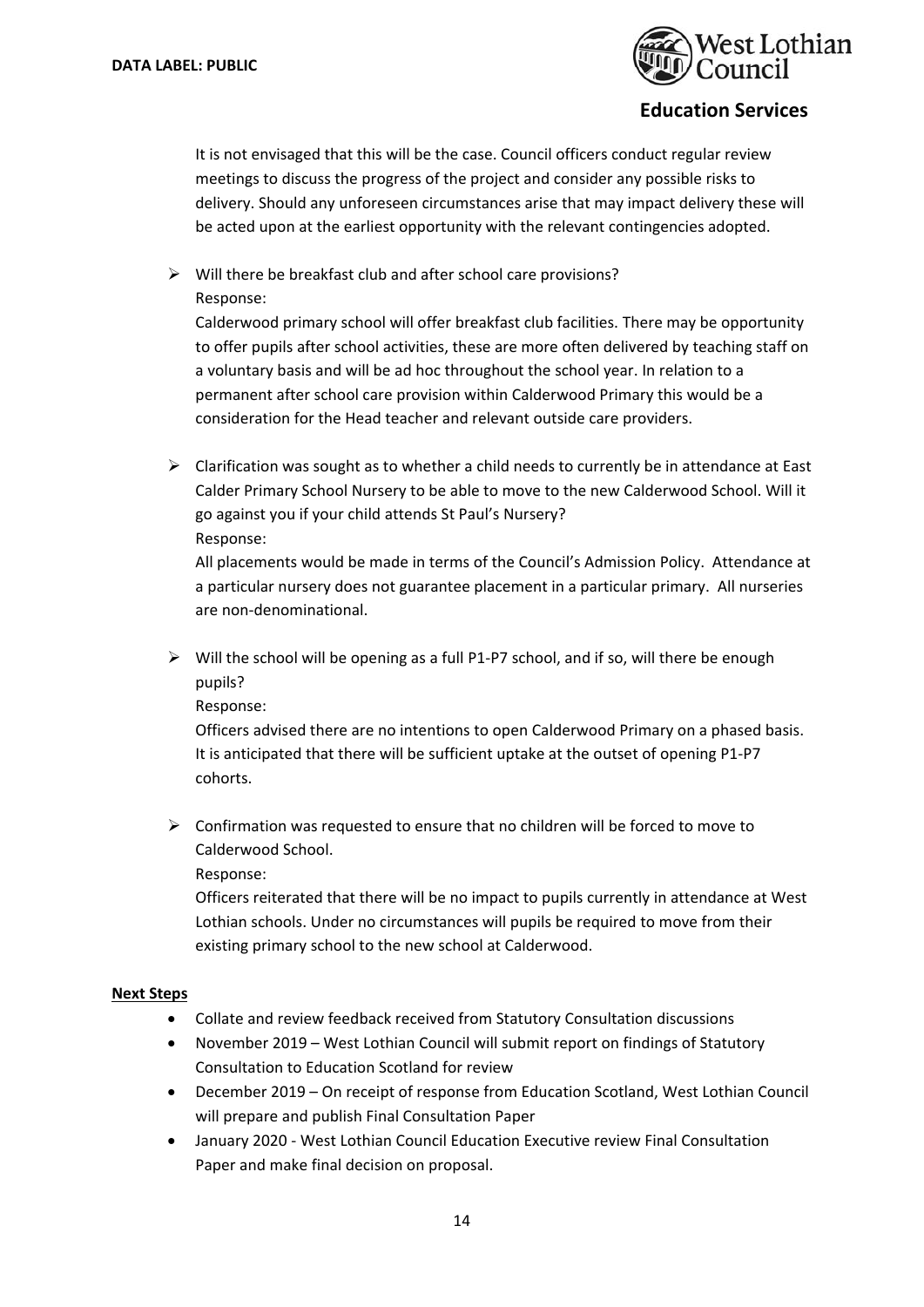

#### **Close**

Cllr David Dodds concluded the meeting by thanking attendees for their attendance and participation in discussions.

#### **4. ANALYSIS OF CONSULTATION RESPONSES**

The single e-mail response received strongly supports the proposal, and made suggestions for consideration.

The attendees at the Statutory Consultation Meeting warmly received the amended consultation proposal, and sought clarification of various aspects of them.

No expression of opposition to the proposal was received during the statutory consultation.

#### **5. REPORT BY EDUCATION SCOTLAND**

Education Scotland has written a report on West Lothian Council's proposal to establish a new non‐ denominational primary school at Calderwood, East Calder and associated proposals.

Education Scotland agrees that the Council's proposal provides a strong case for the proposed new school. The proposal is supported by appropriate amendments to catchment areas, in line with the proposed location of the new Calderwood Primary School. The Council outlines the associated educational benefits. HM Inspectors endorse this view. All children, parents and school staff who met HM Inspectors were supportive of the proposal. The Council's proposal, should it proceed, will see an increase in the school estate to accommodate projected housing expansion within the community.

The full Education Scotland report is attached as Appendix C.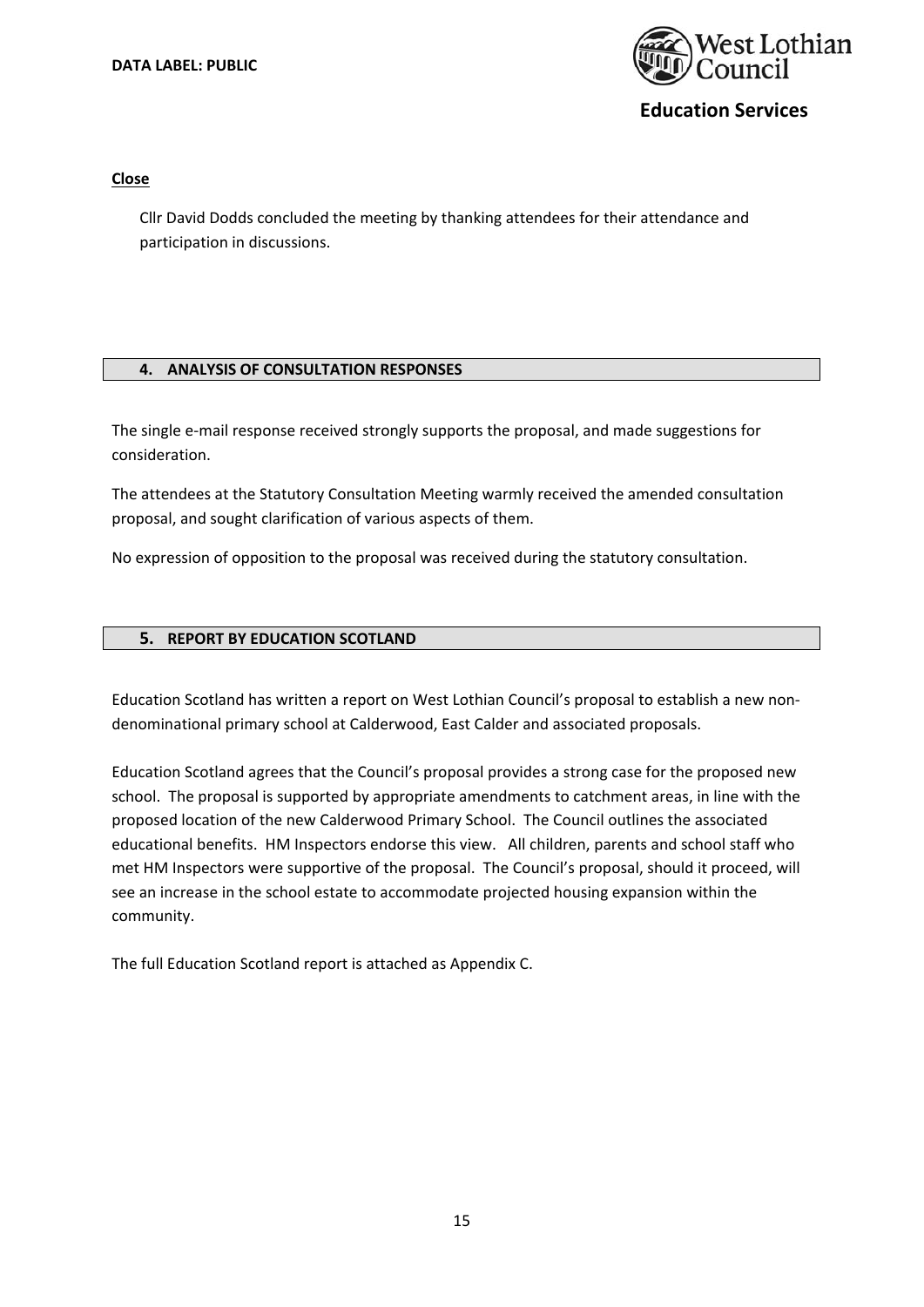

Howden South Road Livingston West Lothian EH54 6FF

#### **Appendix A**

**Contact: James Cameron**  Tel 01506 281680 E-mail: james.cameron@westlothian.gov.uk

26 September 2019

Dear Consultee

## **West Lothian Council Education Services**

# **Proposal to Establish a new Non‐Denominational Primary School at Calderwood, East Calder and Associated Proposals**

West Lothian Council's Education Executive at its meeting on 23 April 2019 authorised West Lothian Council's Education Services to commence statutory consultation on the proposals to:

- Establish a new non‐denominational primary school at Calderwood, East Calder;
- Establish a catchment area for the new school;
- Review the non-denominational primary school catchment area at East Calder Primary School; and
- Review transfer arrangements from Primary to Secondary School.

The consultation document outlining the proposal is available online from 26 September 2019 on the following webpage:

## www.westlothian.gov.uk/Calderwood‐Primary‐School‐Consultation

Hard copies of the consultation document are also available for uplift from the Civic Centre, Howden South Road, Livingston, EH54 6FF or can be requested in writing from:

Melanie Laurie, Project Officer, West Lothian Council Education Services, Civic Centre, Howden South Road, Livingston, EH54 6FF.

The consultation period is from Thursday 26 September 2019 until Friday 15 November 2019. A public meeting to discuss the consultation document will be held at:

East Calder Primary School, Thursday 24 October 2019. 6.30‐8.00pm.

You are also invited to submit your comments on the consultation in writing to Melanie Laurie at the above address or by e‐mail to:

Education.Consultation@westlothian.gov.uk

For written representations to be considered they must be received no later than 5pm on Friday 15 November 2019.